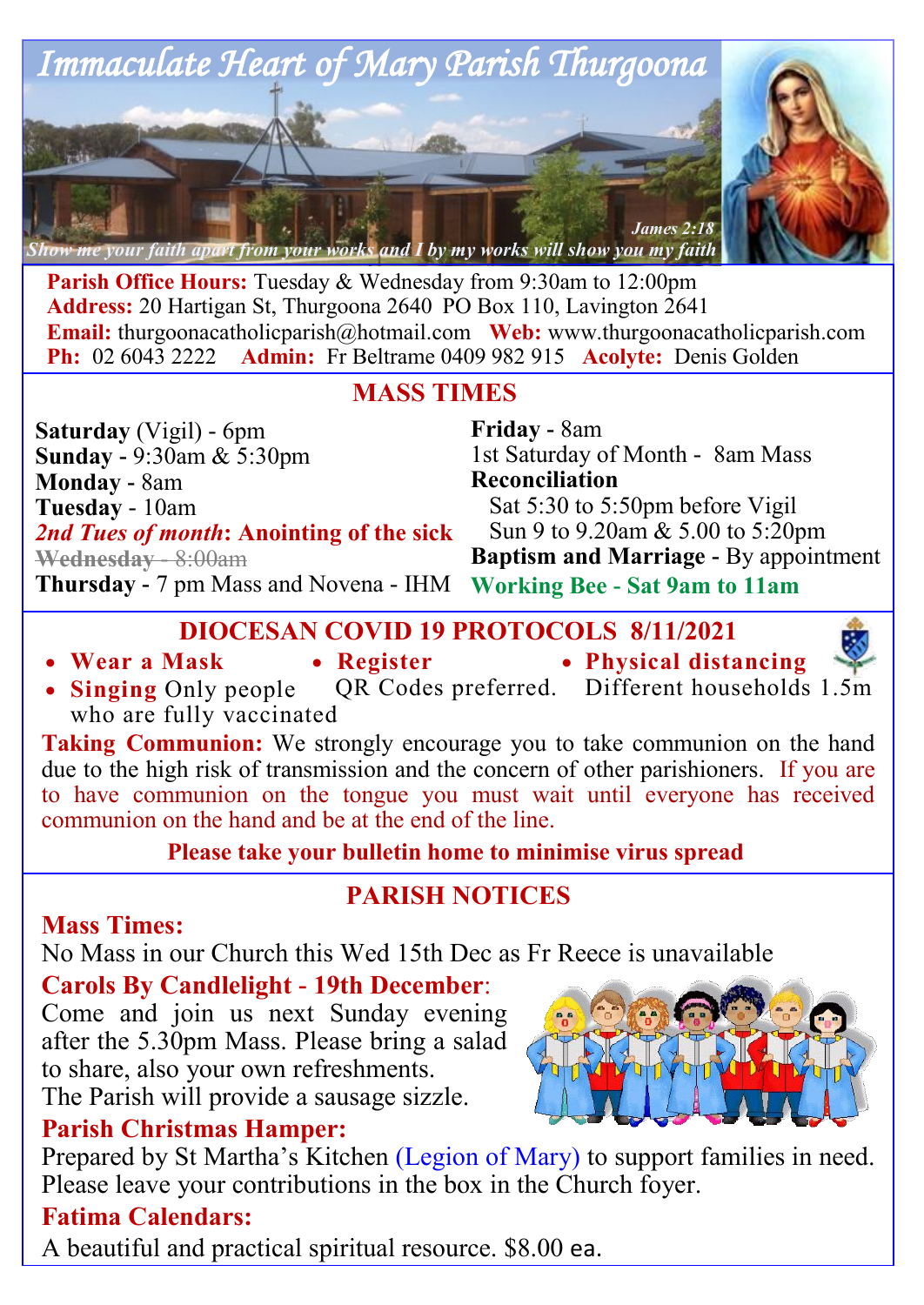## **3rd SUNDAY OF ADVENT - YEAR C 12/12/2021**

Shout for joy, daughter of Zion, Israel, shout aloud! Rejoice, exult with all your heart, daughter of Jerusalem! The Lord has repealed your sentence; he has driven your enemies away. The Lord, the king of Israel, is in your midst; you have no more evil to fear. When that day comes, word will come to Jerusalem: Zion, have no fear, do not let your hands fall limp.

The Lord your God is in your midst, a victorious warrior. He will exult with joy over you, he will renew you by his love; he will dance with shouts of joy for you as on a day of festival.

### **Responsorial Psalm Isaiah 12**

*Cry out with joy and gladness: for among you is the great and Holy One of Israel.*

### **Second reading Philippians 4:4-7**

I want you to be happy, always happy in the Lord; I repeat, what I want is your happiness. Let your tolerance be evident to everyone: the Lord is very near.

There is no need to worry; but if there is anything you need, pray for it, asking God for it with prayer and thanksgiving, and that peace of God, which is so much greater than we can understand, will guard your hearts and your thoughts, in Christ Jesus.

Alleluia, alleluia! The Spirit of the Lord is upon me; he sent me to bring Good News to the poor. Alleluia!

### **Gospel Luke 3:10-18**

When all the people asked John, 'What must we do?' he answered, 'If anyone has two tunics he must share with the man who has none, and the one with something to eat must do the same.' There were tax collectors too who came for baptism, and these said to him, 'Master, what must we do?' He said to them, 'Exact no more than your rate.' Some soldiers asked him in their turn, 'What about us? What must we do?' He said to them, 'No intimidation! No extortion! Be content with your pay!'

A feeling of expectancy had grown among the people, who were beginning to think that John might be the Christ, so John declared before them all, 'I baptise you with water, but someone is coming, someone who is more powerful than I am, and I am not fit to undo the strap of his sandals; he will baptise you with the Holy Spirit and fire. His winnowing-fan is in his hand to clear his threshing -floor and to gather the wheat into his barn; but the chaff he will burn in a fire that will never go out.' As well as this, there were many other things he said to exhort the people and to announce the Good News to them. *universalis.com*

## **First reading Zephaniah 3:14-18**

## **Gospel Acclamation Isaiah 61:1 (Luke 4:18)**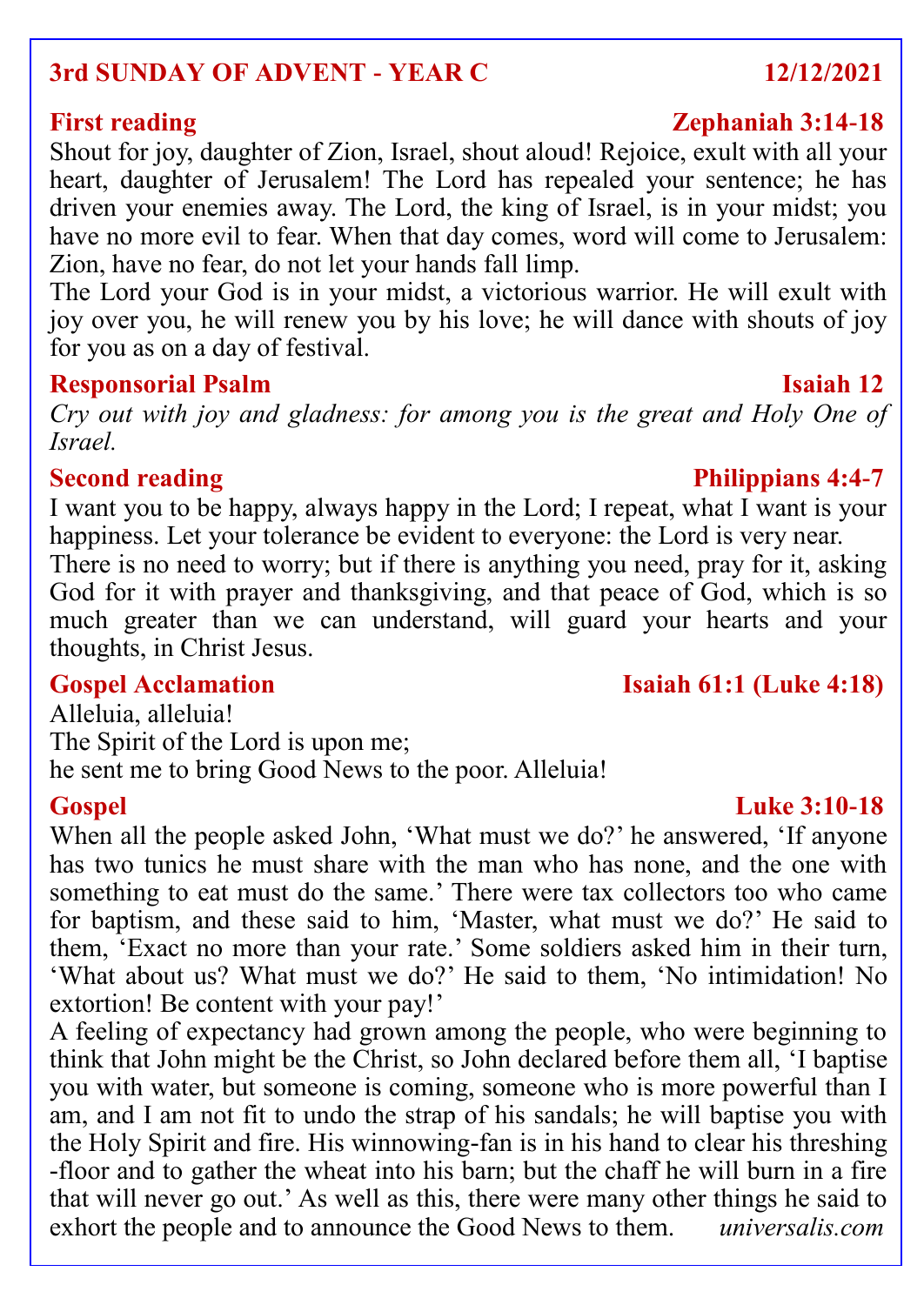### **Prayers of the Faithfull:**

**For our sick,** John Corby, Gary Smith, Mathew Smith, Katerie Byrnes, Wendy Mills, Elise Stevens, Carmel Baker, & Laurie Evans

We pray to the Lord. **R.** Lord hear our prayer.

**For our recently departed,** Mary Hickey and those who's anniversaries occur at this time including Douglas Thomson and Fr James Victory.

We pray to the Lord. **R.** Lord hear our prayer.

### **Communion Antiphon Cf. Is 35: 4**

Say to the faint of heart: Be strong and do not fear. Behold, our God will come, and he will save us. *universalis.com*

|                                                                       |  | <b>Readers:</b> Sat: 6.00pm Peter Tobin Sun: 9.30am Stefany George<br>Next week: Sat: 6.00pm Barb McDermott Sun: 9.30am Simon Horsfall<br><b>Cleaning Roster:</b> Sat 18th Dec Kate Tobin |  |  | $\epsilon$ |  |
|-----------------------------------------------------------------------|--|-------------------------------------------------------------------------------------------------------------------------------------------------------------------------------------------|--|--|------------|--|
| <b>Financial Report</b> Cheques payable to IHM Parish Account         |  |                                                                                                                                                                                           |  |  |            |  |
| Direct Debit: BSB640000: Acc. No.111270902 Include name on transfers. |  |                                                                                                                                                                                           |  |  |            |  |
|                                                                       |  | 1st Coll: \$498.00 2nd Coll: \$252.20 Env: \$115.00 Dir Debit: \$530.00                                                                                                                   |  |  |            |  |

# **ST. JOHN THE BAPTIST**



John the Baptist features again in the today's Advent Gospel. He was a contemporary of Christ, known for evangelization and the baptizing of Jesus Christ. He was born through the intercession of God to Zachariah and Elizabeth, who was otherwise too old to bear children. According to scriptures, the Angel Gabriel visited them to say they would have a son and that they should name him John. When Elizabeth was pregnant with John, she was visited by Mary, and John leapt in her womb. This revealed to Elizabeth that the child Mary carried was to be the Son of God.

John began his public ministry around 30 AD, and was known for attracting large crowds across the province of Judaea and around the Jordan River. When Jesus came to him to be baptized, John recognized him and said, "It is I who need baptism from you." Jesus told John to baptize Him anyway, which he did, whereupon the heavens opened, and the Spirit of God was seen like a dove. The voice of God spoke, saying, "This is my beloved Son, in whom I am well pleased." John instructed his followers to turn to Christ, calling Him the "Lamb of God" and these people were among the first Christians. Following his baptism of Christ, John's popularity grew so much that he alarmed King Herod. Herod ordered him arrested and imprisoned. John condemned Herod's marriage to his half-brother's wife and for this he was beheaded, sometime between 33 and 36 AD. His feast day is June 24.

*Extract from catholic.org/saints*